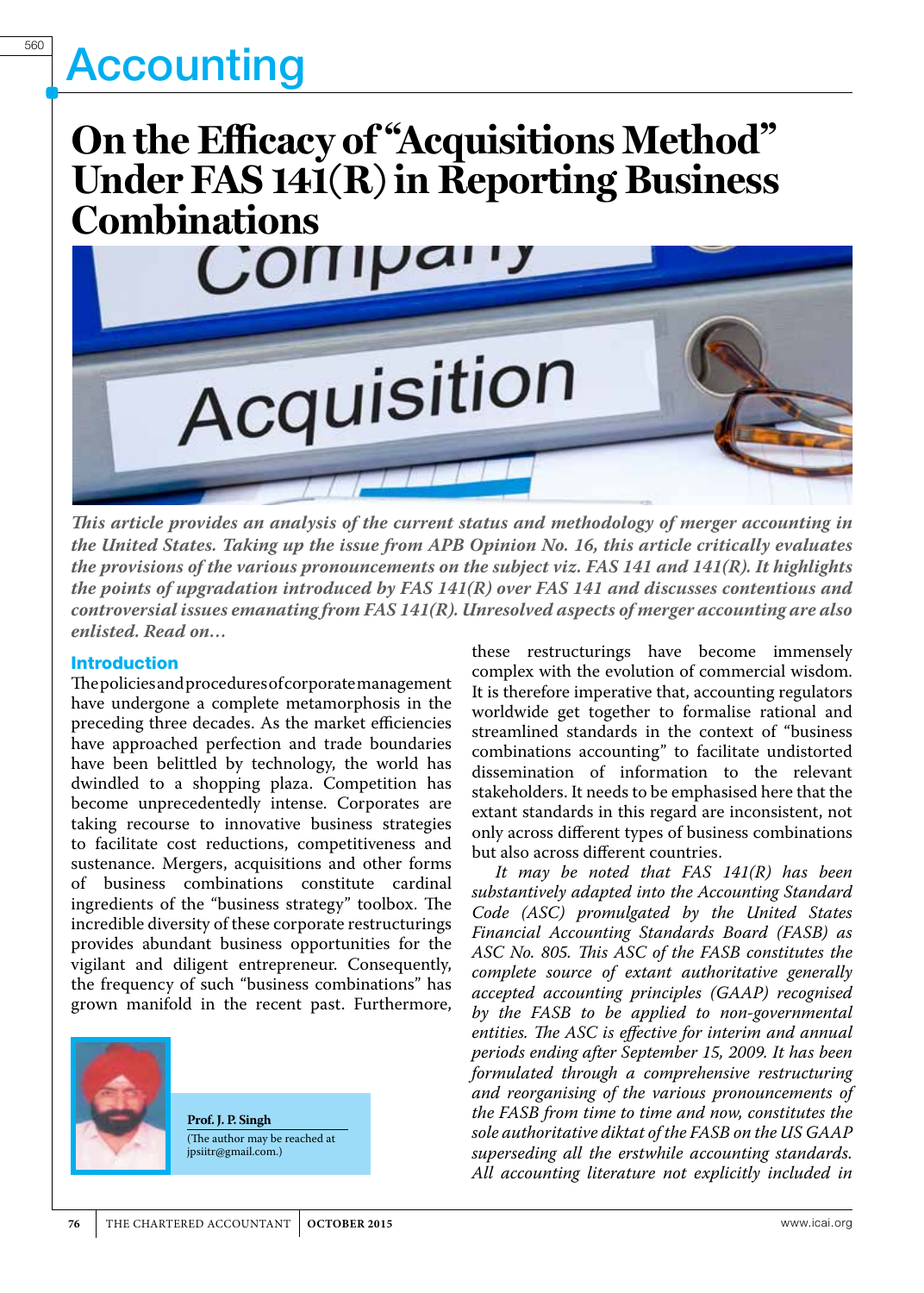*the ASC has been declared to be non-authoritative by the FASB.*

### The Backdrop

As one of the most sensitised professional accounting outfits, the United States accounting regulators took a lead in this regard, with the Accounting Principles Board (APB) Opinion No. 16, *Business Combinations*, being issued in 1970. The said opinion enabled accounting for business combinations using either of two methods of merger accounting *viz.* (i) the pooling method and (ii) the purchase method. However, an acquiring company had to satisfy no fewer than twelve criteria in order to qualify for using the pooling method. The default was the purchase method.

The pooling method was beset with controversies from the very outset. Under this method, a business combination was accounted for at book value. An exchange of equity interests enabled the acquisition/ transfer of control. In effect, this amounted to, simply, an aggregation of the book values of the corresponding constituent accounts of the two merging companies. The difference between the book value of the stock exchanged and the net assets acquired was recognised to equity accounts. No other assets or liabilities were recognised. The *lacunae* in the pooling method are not hard to find. The fact that assets were taken at book values and, consequently, intangibles were either totally ignored in the post merger balance sheet or were incorporated therein at gross undervaluation implied that prospective return on investment got unrealistically exaggerated not only through a shrunk asset base, but also due to inflated profits on account of under-amortisation of intangibles to the income statement. In view of the aforesaid, it was but natural that most entrepreneurs and corporates made the most of the leeway provided by the accounting mandates and adopted the pooling method for the reporting of business combinations. This enabled an escape route from the revaluation of accounts on acquisition to their respective fair values and the recording of intangibles like goodwill, brand names, *etc.* into the books of accounts of the acquirer, post acquisition.

There were several indirect implications as well *viz*. post merger sale of assets that were acquired in course of merger and recorded at book values, resulted in the reporting of accounting profits that would not have been so reported, had the assets been recorded at their respective fair values on merger. Distribution of these profits tantamounted to

withdrawal of capital, adversely affecting the interests of creditors. Additionally, the adoption of varied accounting methods for reporting of transactions that were, in essence, economically similar, rendered the post merger performance incomparable and difficult to assess with consistency. This went against the interests of the general investing public as well as the accounting regulators.

The US Financial Accounting Standards Board (FASB hereinafter) took cognizance of these issues and, in August 1996, initiated the process for enhancing transparency in the accounting and reporting of business combinations and the related intangibles by assigning this mandate to the Emerging Issues Task Force (EITF hereinafter). The EITF found that the twelve criteria that enabled the discretion to use the pooling method were ineffective in segregating economically dissimilar transactions in the context of business combinations. Consequently, such economically dissimilar business combinations were being accounted for and reported homogeneously, and conversely, economically similar business combinations that fell in the divide of these twelve criteria were being done so heterogeneously, thereby violating representational faithfulness and comparability. It was also argued that entities that could not meet the said twelve criteria faced competition on account of purely illusory, non-economic and law-wrangling factors for potential acquisitions with entities that did meet the stipulated criteria and thereby could apply the pooling method.

## FAS 141, Business Combinations (FASB, 2001)

Based on the EITF's recommendations, the FASB issued Financial Accounting Standard (FAS hereinafter) 141, *Business Combinations*, in June 2001, made effective for all business combinations initiated after June 30, 2001. FAS 141 explicitly mandated the use of only the purchase method to account for and report business combinations. Almost simultaneously, FAS 142, *Goodwill and Other Intangible Assets*, was released in June 2001. It was made effective from January 31, 2002. FAS 142 categorised intangible assets into two classes viz. those with (i) finite and (ii) indefinite useful lives. The latter category of assets was not required to be amortised. Nevertheless, they were to be tested for impairment at least annually. The assets with finite lives were to be amortised over the useful life, as earlier. Since acquired goodwill was in the non-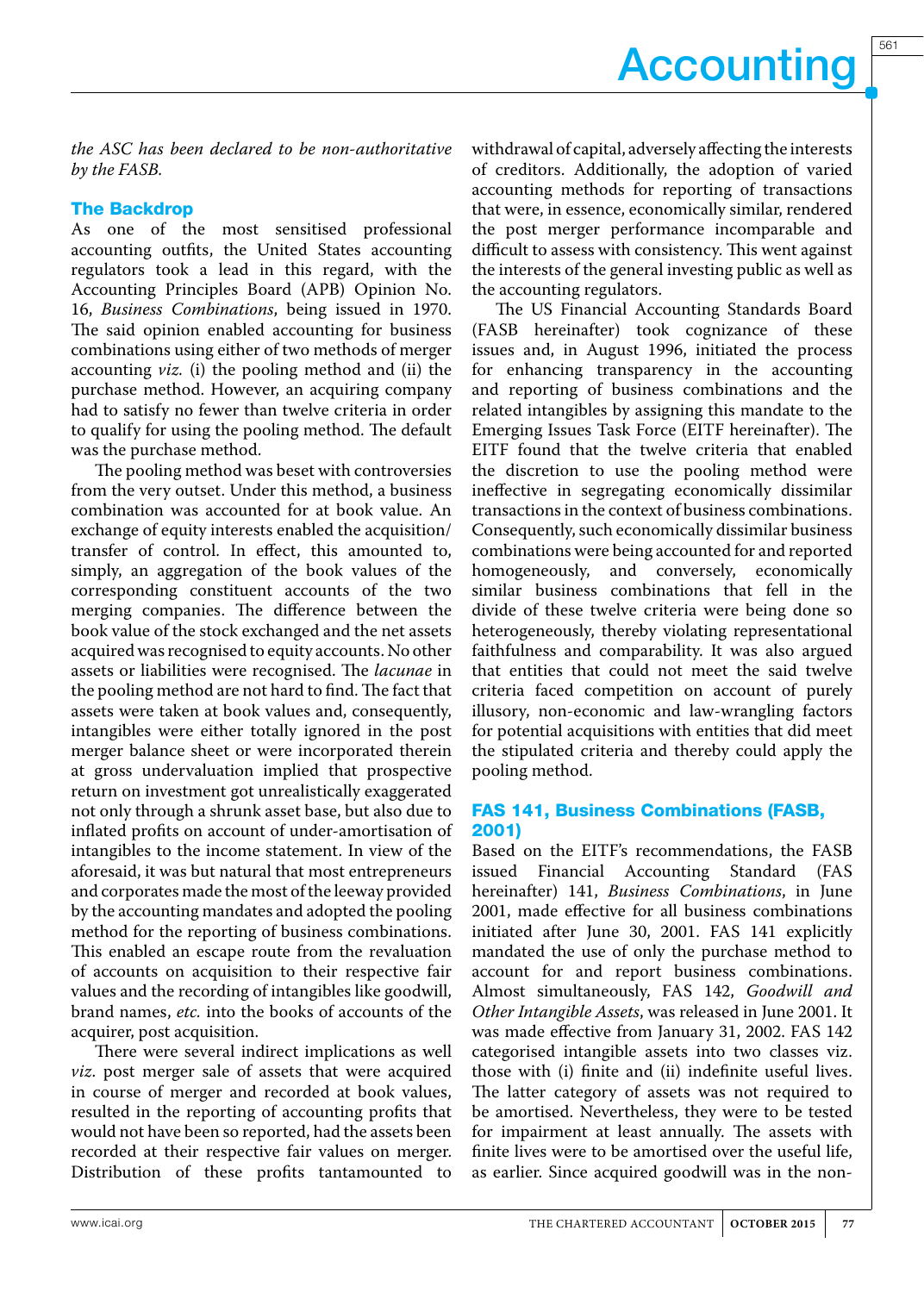FAS 141 received a mixed response from industry with the primary criticism being the modus operandi for goodwill computations. The said standard did not lay out any explicit methodology for arriving at the intrinsic value of goodwill to the acquirer. Rather, it simply treated goodwill as a residual asset created in the acquisition process by defining it as the excess of the price paid over the net assets acquired.

amortisation category, one of the motivations for use of the pooling method viz. lesser charge to the income statement on amortisation was neutralised as part of the FAS 141-142 scheme of things. The reluctance of companies to allocate part of purchase price to goodwill was, thus, addressed (Uzma, 2009, pp. 19-27). Additionally, FAS 141 attended to minor implementation issues in relation to the purchase method as well. Unlike the provisions of Opinion 16 that mandated recognition of intangible assets separate from goodwill that could be *identified or named*, FAS 141 prescribed recognition of intangible assets as assets apart from goodwill that met either the *contractual–legal or the separability* criterion. Furthermore, FAS 141 also required additional disclosure over and above the requirements of Opinion 16 of the primary reasons for a business combination. Besides, the allocation of the purchase price paid to the assets acquired and liabilities assumed was also to be disclosed.

FAS 141 received a mixed response from industry with the primary criticism being the modus operandi for goodwill computations. The said standard did not lay out any explicit methodology for arriving at the intrinsic value of goodwill to the acquirer. Rather, it simply treated goodwill as a residual asset created in the acquisition process by defining it as the excess of the price paid over the net assets acquired. It follows that the recorded value of goodwill may fail to reflect the full economic value of the said asset to the acquirer (Miller, Bahnson, & McAllister, 2008, pp. 34-39).

Another concern voiced by stakeholders was the revised criterion for according recognition to intangible assets. FAS 141 provided that only those intangible assets be individually and explicitly recognised that satisfy either contractual-legal criterion or the separability criterion. Intangibles not satisfying either of these would be part of the residual class (goodwill). FAS 141 also prescribed explicit valuation, in relation to each of the company's reporting units or business segments, of such intangibles that figure in a list specifically provided in the standard. It was widely perceived that the criterion prescribed for identification of separate intangibles was too stringent, particularly so, in case the intangible failed to feature in the relevant list.

Additionally, several grey areas were observed in FAS 141, for example (i) limited realm of applicability, it being confined to business combinations wherein control relocation was attained only by a *transfer of consideration*; (ii) absence of a structured methodology for the measurement of non-controlling/minority interest's share in the subsidiary, upon consolidation of accounts; (iii) lack of precise prescriptions for assignment of asset values to relevant reporting units of a company; (iv) want of unambiguous tests for ascertaining the useful life, finite or indefinite, of intangibles (Quick and Goldschmid, 2002, pp. 61-63; Lewis, Lippitt, & Mastracchio, 2001, pp. 26-30).

Several other inconsistencies subsisted in FAS 141 in relation to accounting for acquisition related costs, in process R&D, bargain purchase and negative goodwill, step acquisitions, contingent considerations, *etc*. There were instances when assets and liabilities were required/allowed explicitly or impliedly to be recorded on dates other than the acquisition dates or at values that were different from their respective fair values on the acquisition dates. Issues of non-harmonisation with the corresponding international standards for furthering the program of global convergence were also observed in FAS 141.

It was, therefore, not surprising that, in 2002, the EITF of the FASB started fresh deliberations on business combinations. The efforts of the EITF culminated in the issue of the revised FAS 141 i.e. FAS 141(R) by the FASB that addressed several of the inconsistencies of FAS 141. FAS 141(R) was made applicable with effect from December 15, 2008.

## FAS 141 Revised, Business Combinations (FASB, 2007)

FAS 141(R) reflects a paradigm shift in the conceptual underpinnings of accounting for business combinations in the sense that it defines the reporting entity as the entire economic enterprise created by the combination. As such, the consolidated balance sheet is required to present a reporting of the entire set of acquired assets and assumed liabilities including the minority (non-controlling) interests.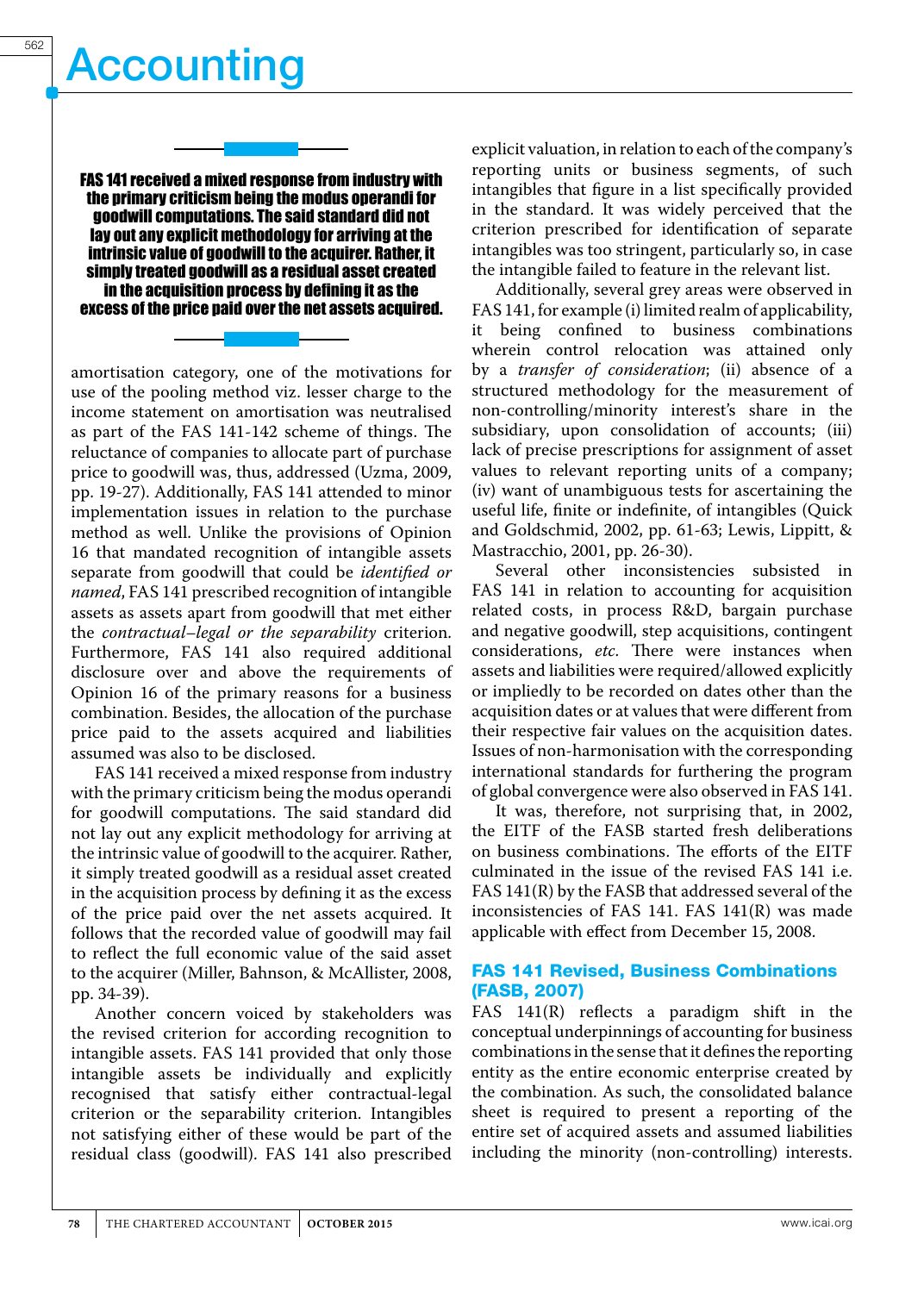563

Such interests shall be merged with the stockholders' equity in reporting and reported neither as a liability nor as a mezzanine item not specifically classified as liability or equity. Besides this, the cash flow and equity statements shall also be restructured in a manner to present the whole enterprise, post acquisition, enabling an explicit evaluation of the content and role of holding company's management. The income statement will, similarly, present results for the entire enterprise. However, the said statement shall include a schedule that splits the bottomline into and reports components attributable to the controlling and non-controlling interests with the earnings per share data being computed and presented only with reference to the income related to controlling interest shareholders. Secondly, the push towards upstaging fair value based reporting is given a further impetus in FAS 141(R) (Singh, 2011, pp. 113-126; Walsh, 2006, pp. 2-3).

FAS 141(R) also provides extended accounting and practical directives in implementing the purchase method (renamed as "acquisition" method) over FAS 141, on several issues that include: the recognition and measurement of the assets acquired and liabilities assumed, controlling and noncontrolling equity interests, goodwill acquired, gains from bargain purchase options, *etc*. in addition to rationalising the disclosure requirements.

A summary of the salient upgradations introduced by FAS 141(R) over its predecessor seems to be in order at this point.

### (a) What Constitutes a "Business"?

As mentioned above, FAS 141 applies only to the limited set of business combinations that involved transfer of interests pursuant to *movement of consideration*. Thus, mutual entities combining together without any transfer of consideration did not attract FAS 141. However, FAS 141(R) has broadened the scope of applicability of the acquisition method by defining an "acquirer" as an entity that *obtains control of the other business*. The restriction on the scope of applicability of FAS 141 caused by requiring *movement of consideration* is, now, removed. Thus, business combinations would need to be recorded and reported by the acquisition method irrespective of the fact whether the transfer of interests is caused through a transfer of consideration or otherwise. However, in the latter case, the estimated fair values may be dubious (Davis & Largay, 2008, pp. 26-31).

### (b) Treatment of Acquisition Costs

Acquisition costs are those costs that are incurred, directly or indirectly, in relation to identification of potential acquisition targets, collecting and analysing data, arranging funds for the acquisition or such similar activities. FAS 141 allowed these costs to be aggregated with the purchase price, thereby increasing the amount of goodwill. The entire goodwill was subjected to impairment testing as prescribed by FAS 142. This treatment was strongly contended on the premise that such costs do not result in any value addition to acquired assets and, as such, should neither be classified as assets in their own right nor aggregated with goodwill. Accepting the argument, FAS  $141(R)$ , now requires these costs to be expensed forthwith. The opposing school contends that (i) the expensing of these costs is inconsistent with the standard accounting practice in respect of costs of similar nature that are incurred in new project implementation, example, capitalization of preoperative costs and (ii) such costs are given due weight in formulating a purchase price and, as such, these costs should form part of investment and should not be expensed (Davis & Largay, 2008, pp. 26-31).

### (c) Treatment of In-Process R & D Costs

There may be instances in which the acquired company was carrying out research and development activities that, although yet to be completed, seemed to have high potential on the date of acquisition. As part of the scheme of transfer, the acquirer may get the right to carry forward the R & D program to, probably, a positive, commercially viable and profitable proposition.

FAS 141 read with FAS 142 required acquirers to perform appropriate valuation of in-process R & D assets for the purpose of accounting for the acquisition. Such expenses were, then, to be written off forthwith to the income statement (Miller, Bahnson, and McAllister, 2008, pp. 34-39). In the event that such assets were significant and had substantively influenced the acquisition decision,

FAS 141(R) has radically revised the treatment of in-process R&D costs by requiring that such costs be measured at fair value. They may, then, be capitalised with the provision of annual impairment testing to ensure that any decline in value is immediately taken cognizance of.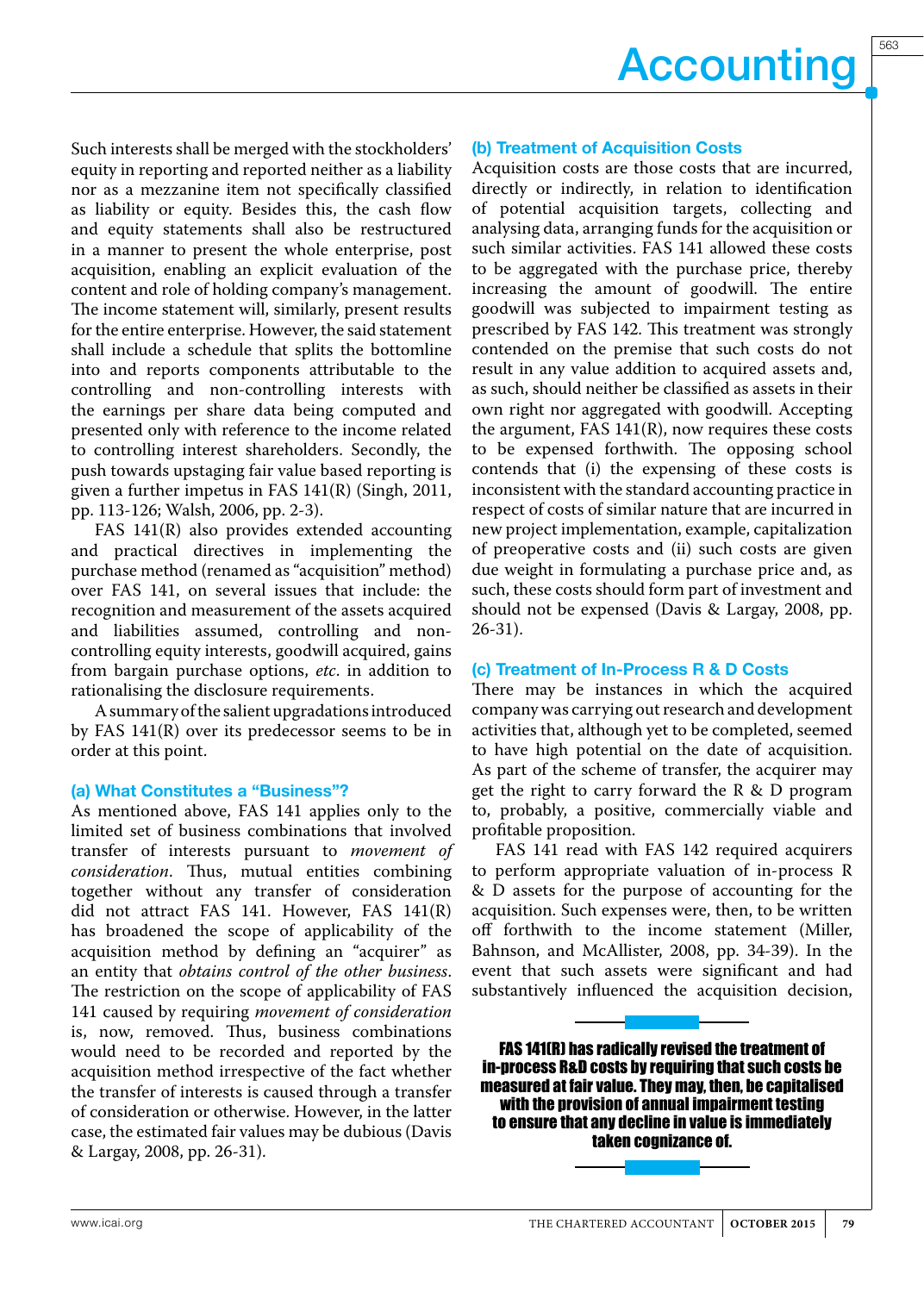the balance sheet would be missing out on such important reporting. By the same logic, the income statement would also be distorted by the writeoffs of such assets (Smith & Saemann, 2007, pp. 16-21).

FAS 141(R) has radically revised the treatment of in-process R&D costs by requiring that such costs be measured at fair value. They may, then, be capitalised with the provision of annual impairment testing to ensure that any decline in value is immediately taken cognizance of. For this purpose, they shall be classified as assets with indefinite life until the project is either completed or abandoned. Importantly, these in-process R & D costs are to be identified independently and their implied value not grouped in goodwill. It needs to be emphasised here that R&D not obtained through an acquisition is treated quite differently (Desroches, 2007). The eagerness of FASB to usher in fair value accounting is clearly manifest in these provisions. The FASB also believes that the provisions of FAS 141(R) will ensure that spurious losses do not enter the income statements and the balance sheets will be more complete and the overall accounting process more transparent.

### (d) Treatment of Goodwill

Goodwill, in essence, represents the excess consideration paid by the acquirer over the fair value of net assets acquired in a business combination. The issue that remains unsettled is whether such excess payment was justified i.e. whether the excess payment represents the fair value of a real asset or whether it was merely an error of judgment. FAS 141 prescribed that the excess of the consideration paid over the aggregated fair value of the acquirer's proportionate share of acquired identifiable net assets be recorded as goodwill. No goodwill was to be attributed to the non-controlling interests. The basic shortcoming of this method is that it does not intrinsically/explicitly measure goodwill; it simply treats goodwill as a residual class wherein any surplus is to be credited.

While retaining the residual cost as a measure of goodwill, FAS 141(R), prescribes its computation as  $GW=(CT)+(NC)-(NAL)$  where  $CT$  is the consideration transferred by the acquirer to the acquiree, NC is the fair value of any non-controlling interest and NAL is the algebraic aggregate of the fair values of the identifiable assets acquired and liabilities assumed by the acquirer on the acquisition date (FASB, 2007, p. iv). Implicitly, therefore, under FAS 141(R), the measurement of the entire non-



FAS 141 prescribed that the excess of the consideration paid over the aggregated fair value of the acquirer's proportionate share of acquired identifiable net assets be recorded as goodwill. No goodwill was to be attributed to the non-controlling interests. The basic shortcoming of this method is that it does not intrinsically/explicitly measure goodwill; it simply treats goodwill as a residual class wherein any surplus is to be credited.

controlling interest must be at fair value on the acquisition date. It may be noted that this is clearly in distinction of the corresponding provision of IFRS 3 that enables the measurement of noncontrolling interest not at the full fair value but at its proportionate share of the identifiable net assets (Graziano & Heffes, 2008, pp. 34-41).

However, FAS 141(R) does require separate valuation and accounting of acquisition costs, R&D, and contingencies thereby reducing the goodwill residual.

### (e) Bargain Purchase Transactions

A bargain purchase acquisition is an acquisition deal wherein the aggregate of (i) the consideration transferred and (ii) fair value of any non-controlling interest in the acquiree on the date of acquisition is less than total fair value (on the date of acquisition) of the identifiable net assets acquired (FASB, 2007, p. iv). The provisions of FAS 141 mandated that the negative goodwill, emanating as above, was to be proportionately reduced from the book value of certain assets. Surplus, if any, remaining after such apportionment was to be recognised as an extraordinary gain. However, this treatment implied that the recording of such assets that were involved in the apportionment were no longer reported in the books at fair value. Further, there was arbitrariness manifest in the distribution of such negative goodwill. This under-reporting of assets available to management for earning returns led to distorted measurement of returns on investment. In addition, management's successful negotiation was not highlighted (Ketz, 2005, pp. 47-50).

On the other hand, FAS 141(R) requires that companies record this excess value received as a gain on the income statement (net of deferred taxes). Thus, the assets acquired continue to remain at fair market value. Nevertheless, these provisions met with strong dissent on the premise that fictitious or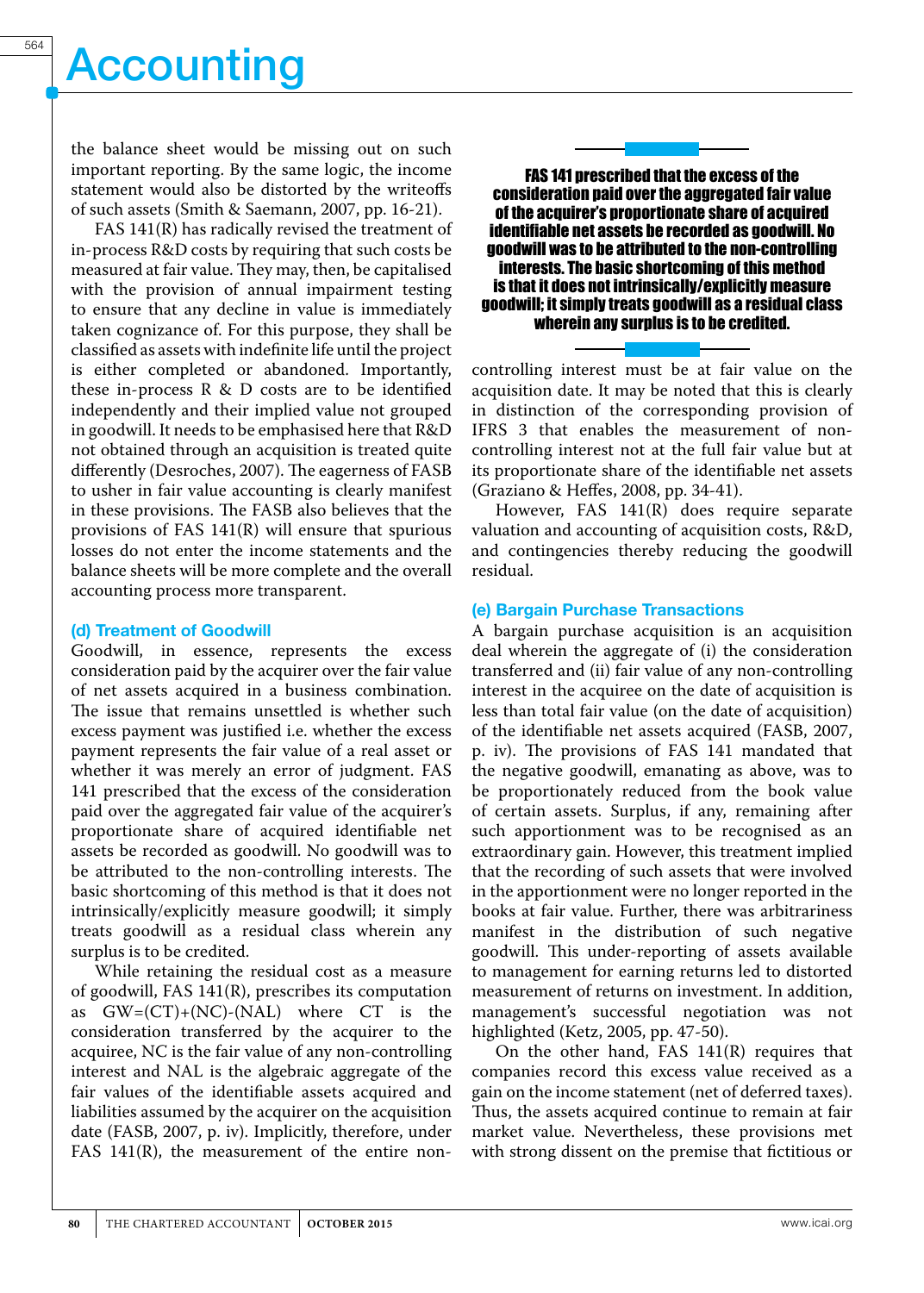565

manipulative gains could enter the income statement emanating from deliberate and/or premeditated inaccuracies in the estimation of the relevant fair values or even the use of measures that, although permitted by statute, do not represent fair values (Silliman, 2008, pp. 32-36).

## (f) Contingent Considerations

Sometimes, as part of negotiation of acquisition deals, the parties thereto agree to contingent consideration arrangements. In such cases, the parties agree to a further transfer of funds, depending on future events. Most of these types of contingent considerations were not included in the scheme of FAS 141 for determining the recorded price. However, subsequently, if and when (i) earnings-target related additional payments were made, goodwill was to be enhanced by like amount; (ii) stock price related payments were made, such payments were to be transferred to paid-in capital and (iii) conversely, the goodwill or the paid-in capital, as the case may be, was to be reduced in the event that refunds were received. It was argued that FAS 141 prescribed procedures reduced the managers' accountability (Miller, Bagnson, and McAllister, 2008, pp. 34-39). Further, the financial statements so produced were uninformative of the future liabilities relating to the acquisition.

On the other hand, the valuation of these contingent considerations at their estimated fair value on the date of acquisition is now mandated by FAS 141(R). These contingent considerations are then to be recorded as assets and liabilities on acquisition. Furthermore, until the resolution of these contingencies, marking to market of their valuations is required. All changes in value due to the marking to market are to be carried to the income statement. The difference between the amount received or paid on settlement less the carrying value shall constitute the gain/loss on settlement. The income statement of the relevant period shall carry the gain or loss on settlement. If contingent consideration relates to shares, the difference between the initial fair value and final fair value is to be recorded in paid-in capital.

## (g) Other Contingencies

There are, usually, some contingent assets and liabilities acquired as part of a business combination. FAS 5 deals with the accounting and reporting of such accounts on the consolidated entity's financial statements. It provides, in essence, that

(i) gain contingencies are never to be recognised; (ii) loss contingencies that are deemed probable and reasonably estimable are to be recorded and reported; (iii) other loss contingencies are to be disclosed or ignored. Obviously, the non-inclusion of these acquired contingent assets and liabilities renders the statements incomplete. Such omissions distort the actual cost of acquisition and the amount of goodwill. Also, the users of such statements are uninformed about possible future outcomes of these contingencies.

FAS 141(R) supersedes the treatment prescribed under FAS 5 by providing explicit directives in respect of several types of contingencies and exempting them from FAS 5. FAS 141(R) provides inter alia that (i) all contractual contingent assets and liabilities be recorded at estimated fair values on the acquisition date and reported as such by the acquirer; (ii) if it is more likely than not that an asset or liability exists under the elements definition in Concepts Statement 6, in relation to other contingencies, such contingencies be also recorded at estimated fair values. Further, such contingencies are to be remeasured conservatively until they are finally settled. Thus, contingent assets (liabilities) are to be valued at the lower (higher) of their original or later value.

### (h) Step Acquisitions

"Step acquisitions" relate to those instances where the acquirers acquire the controlling stake in small bits and pieces i.e. the acquisitions are achieved in small steps. FAS 141 provided that the original book value of each investment in the series that are culminated in control, be preserved. Such book value may have been cost, market value, or equity method balance. Once control was achieved, the book value of each purchase was used to calculate the total consideration. Thus, the total consideration may not have been the same as aggregate fair value of the total acquisition at the acquisition date. Thus, FAS 141 led to a valuation that was a cost-based measure which was not reflective of the fair value of gaining control. This was so because the cost based value of the holdings included costs of acquisitions made at different points in time and hence, in different market conditions. In times of escalating prices, this could short-value the consideration of gaining control and thus, understate value of goodwill than its fair value. Not only this, there could have been situations in which the actual (not fair) value of this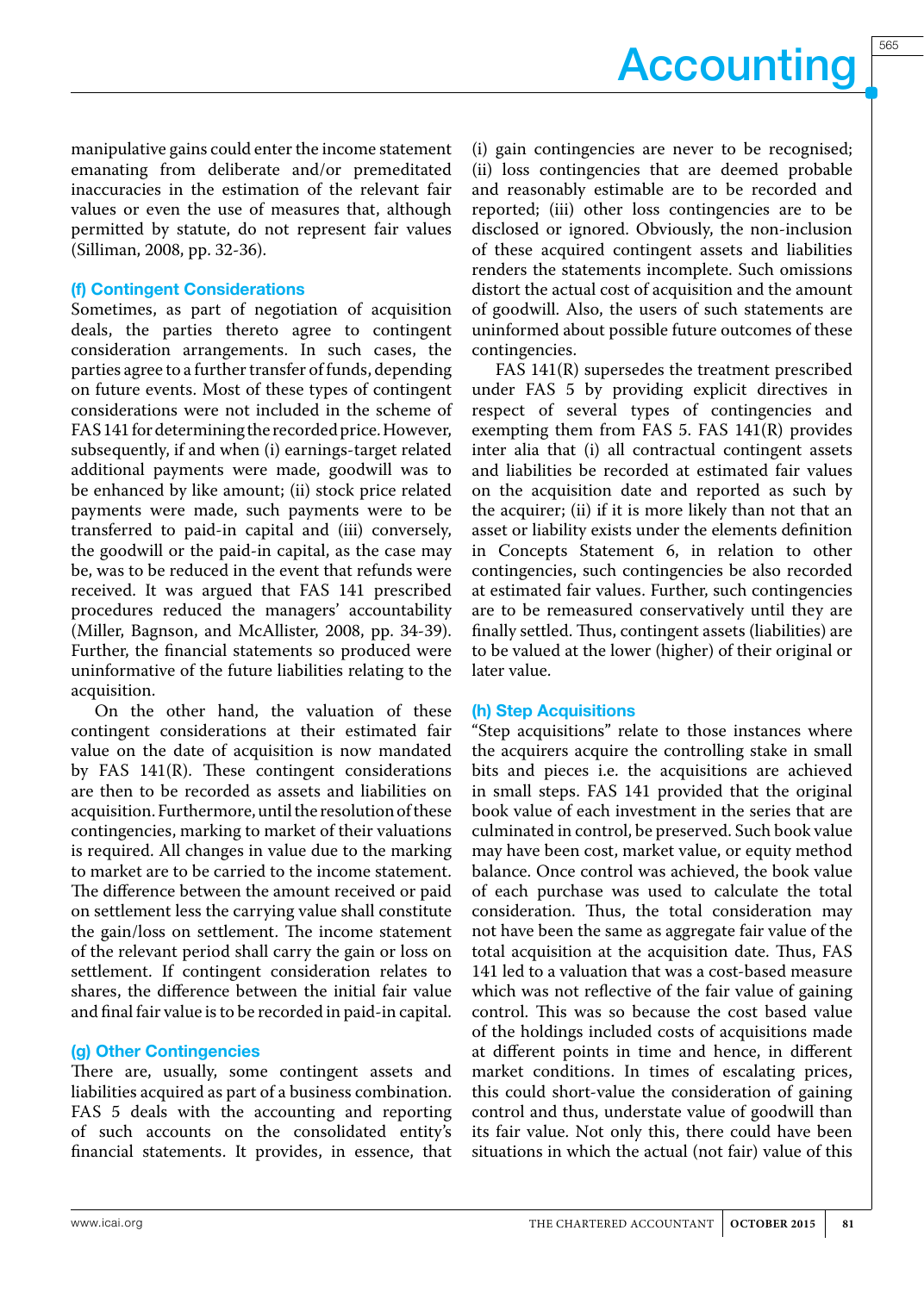consideration was less than the fair value of net assets' acquired. This would imply that these assets be booked at below their intrinsic value (Wendell, 2008).

FAS 141(R) recognises this flaw in FAS 141. It, therefore, requires that, on achieving control, adjustment to fair value must be made for each block of investment. The differentials emanating from such adjustments are to be transferred to the income statement for the present period. This follows from the fact that FASB acknowledges that the character of the investment undergoes a significant modification due to alteration from a non-controlling interest to a controlling interest. FAS 141(R), accordingly, stipulates a revision in the classification and measurement of the investment (FASB, 2007, p. 384). The recognition of a gain/loss in the case of step acquisitions is simply a deferred recognition, when control is achieved, of fair value that was not reported due to the valuations of blocks of investments on the basis of historical cost (FASB, 2007, p. 387).

It was contended before the FASB that the other *comprehensive income* and not the current income statement should reflect the adjustments due to bringing up the step acquisitions to fair value since unrealised gains/losses related adjustments on available-for-sale securities were carried that way (Davis and Largay, 2008, pp. 26-31). FASB, however, felt that, in step acquisitions, *derecognition of the investment asset* by the acquirer in its consolidated financial statements takes place when it achieves control. Now, *when the securities are derecognised*, changes in the value of available-for-sale securities are recognised not to *other comprehensive income*  but to net income (FASB, 2007, p. 389).

### (h) Measurement Period

It can very often happen that acquirers are unable to estimate the fair values of all the assets acquired and liabilities assumed at the acquisition date. In such situations, FAS 141 allowed the acquirers the leeway to assign provisional values up through the first accounting period date after the acquisition. Thus, these values were allowed to be adjusted for upto a year, post acquisition. FAS 141 did not explicitly mandate any particular outlet for these adjustments i.e. whether they be charged off to current income or applied retrospectively to equity. This ambiguity led not only to inconsistencies in practices but also made the statements less reliable insofar as the

combination statistics on the acquisition date were concerned.

FAS 141(R) explicitly allows the acquirer a period of upto one year to crystallise the fair values of the assets acquired and liabilities assumed as on the acquisition date. Further, any adjustments in the provisional values are required to be reported in such a manner as if the revised amounts had been known on the acquisition date.

### Merger Accounting: The Road Ahead

The present status of accounting and reporting for business combinations, as symbolised by FAS 141(R), has been elucidated above substantively. The reactions to the Exposure Draft of FAS 141(R) were profound with several interest groups being skeptical of the, then proposed, changes on the premises that such changes would neither increase transparency in reporting nor enhance its reliability and comparability, while adding to the complexity of the statements, thereby making them difficult to decipher for the layman investor (Chavern, 2005). Responses to the FASB Exposure Draft also indicated that the FASB was already seized with projects on the conceptual framework. Accordingly, the related changes in FAS 141(R) were premature and unwarranted. It was also opined that in its eagerness to usher in fair value accounting, the FASB, was occasionally sidetracking the concepts of comparability and conservatism, in the process of formulating the standards. As is apparent, a business combination is now required to be reported at full fair value. This makes the reporting less reliable, although, admittedly, it is more relevant and transparent. The costs associated with the reporting and audit exercise, nevertheless, escalate.

One of the most contentious provisions in FAS  $141(R)$  is the change in the philosophy underlying the accounting for business combinations from the parent theory to the full economic-unit theory. Convergence with the IAS was not reached on this issue. FAS  $141(R)$  requires the measurement

FAS 141(R) explicitly allows the acquirer a period of upto one year to crystallise the fair values of the assets acquired and liabilities assumed as on the acquisition date. Further, any adjustments in the provisional values are required to be reported in such a manner as if the revised amounts had been known on the acquisition date.